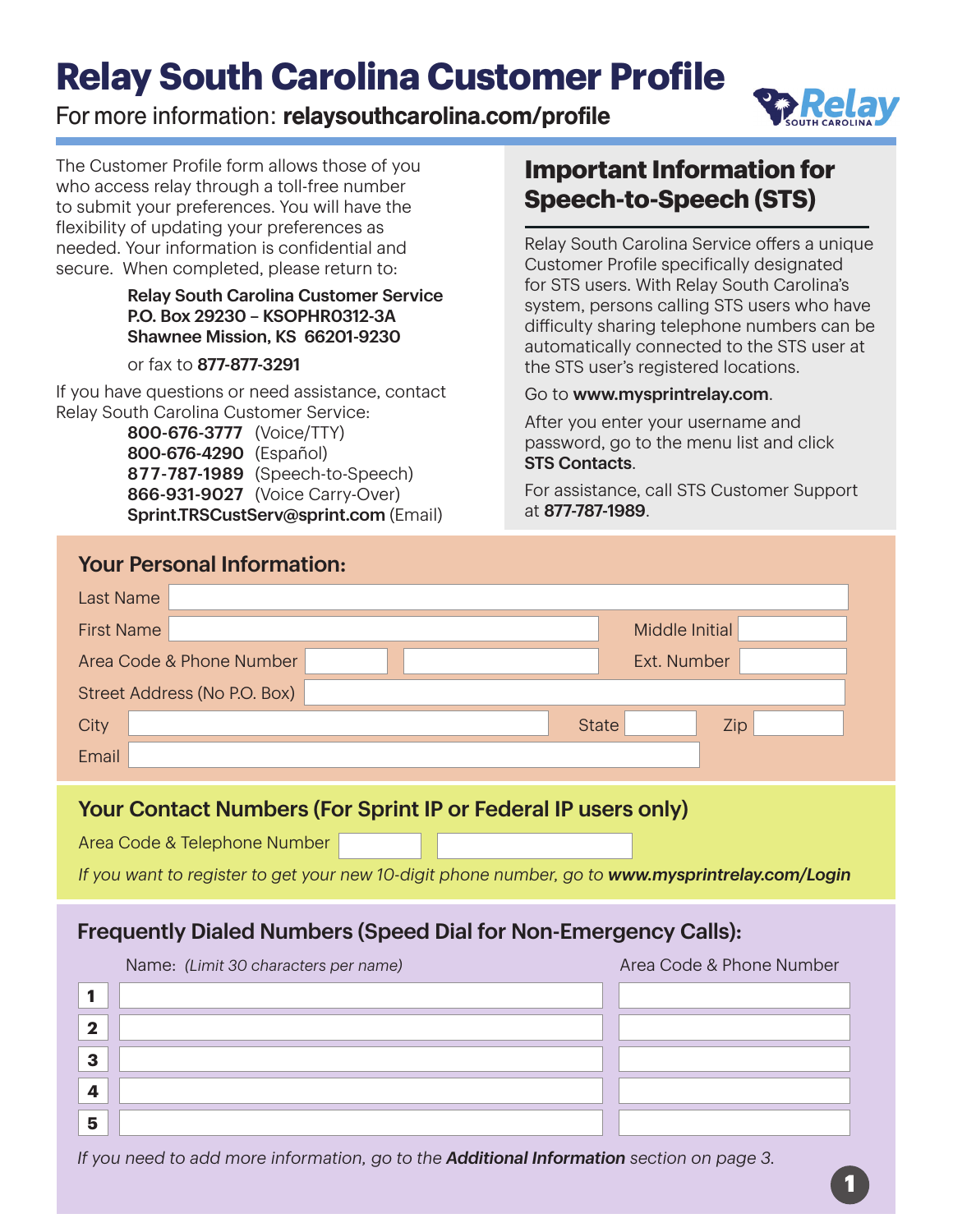## **Relay South Carolina Customer Profile**

### Emergency Numbers (Speed Dial for Emergency Calls Only):

|          | Name: (Limit 30 characters per name) | Area Code & Phone Number |
|----------|--------------------------------------|--------------------------|
|          |                                      |                          |
| - 2      |                                      |                          |
| 3        |                                      |                          |
| $\Delta$ |                                      |                          |
| 5        |                                      |                          |

*If you need to add more information, go to the Additional Information section on page 3.*

| <b>Your Preferences:</b>                                                     |                 |                           |                         |  |
|------------------------------------------------------------------------------|-----------------|---------------------------|-------------------------|--|
| Gender Preference                                                            | Female          | Male                      | No Preference           |  |
| <b>TTY</b><br>Answer<br><b>Type</b>                                          | ASCII 300 Baud  | Voice Carry-Over          | 2-Line VCO              |  |
| Voice                                                                        | ASCII 1200 Baud | <b>Hearing Carry-Over</b> | <b>DeafBlind TTY</b>    |  |
| <b>Turbo Code</b>                                                            | ASCII 2400 Baud | Speech-to-Speech          | <b>DeafBlind ASCII</b>  |  |
| English<br>Spanish<br>Language                                               |                 |                           |                         |  |
| Announce Relay                                                               | <b>No</b>       | Long Hold Times           | <b>No</b>               |  |
| Caller ID<br><b>Explain Relay</b><br><b>No</b><br><b>No</b>                  |                 |                           |                         |  |
| <b>Background Noises</b>                                                     | <b>No</b>       | <b>Type Slow</b>          | <b>No</b>               |  |
| <b>Tone of Voice</b>                                                         | <b>No</b>       | Abbreviation              | <b>No</b>               |  |
| <b>Type Recordings</b><br><b>Typing Correction</b><br><b>No</b><br><b>No</b> |                 |                           |                         |  |
| <b>Outdial Restrictions:</b><br>Select one                                   |                 |                           |                         |  |
| No Long-Distance Calls                                                       | No 800 Number   | <b>No Marine Calls</b>    | No Operator Assistance  |  |
| <b>No International Calls</b>                                                | No 900 Number   | No 976 Number             | No Directory Assistance |  |